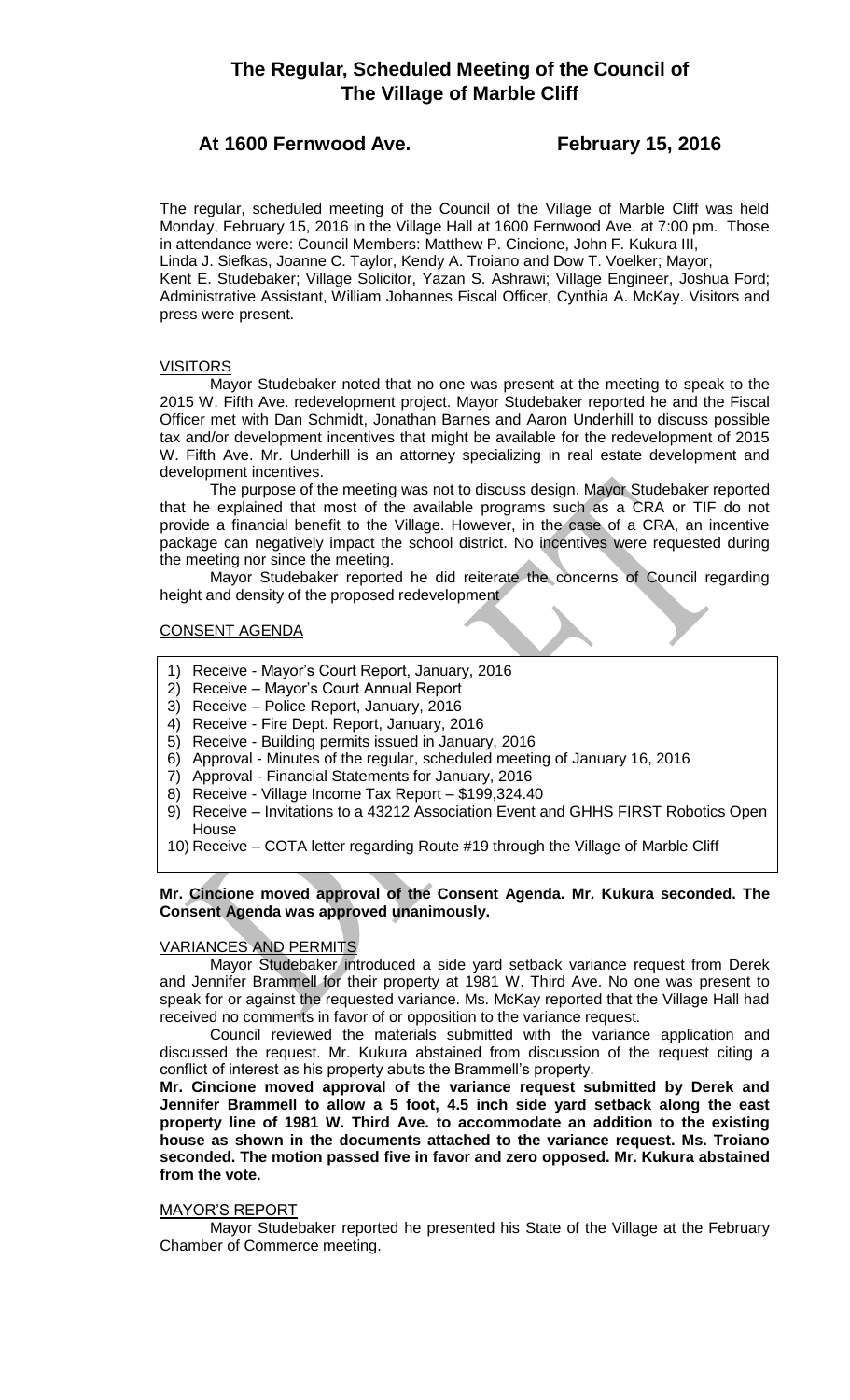#### ENGINEER'S REPORT

Mr. Ford presented the design of the Fifth Ave. Street Rehabilitation and Bike Path project. Mr. Ford explained the design east of the railroad tracks will narrow the street slightly for the bike path, but the street will remain one lane of traffic in each direction and a lane for parking on the north side of W. Fifth Ave..

Mr. Ford explained that west of the railroad tracks the street will remain the same width and the bike path will be located in the existing right of way with some minor encroachment onto the property at 1600 Dublin Rd. Mayor Studebaker and Ms. McKay are working with the property owner to arrange for any necessary easement. Ms. McKay also reported the railroad has determined that the work does not require a permit from Norfolk and Southern because it is primarily restriping in existing roadway right-of-way.

Ms. McKay reviewed the funding options available and the construction schedule. She explained that the project will move forward in late 2016 if funds are awarded through the state capital fund. If not, OPWC funds will be pursued and the project will take place in late 2017 or 2018.

Mayor Studebaker introduced the first reading of O-2488-16, An Ordinance to codify the 2016 fees for construction permits issued for work in Village rights of way.

Ms. McKay explained the calculations to determine both the construction permit fee and the annual registration fee. She explained that the construction permit fee based on the prior year's actual expenses should be \$5,315. However in the past the fee has been capped at \$500. Ms. McKay recommended the fee be set at \$750. Ms. McKay explained the fees fluctuate wildly because of the low number of actual projects. Ms. McKay stated her reluctance to set the fee much higher for fear that it might discourage utilities from doing necessary work.

**Mr. Voelker moved the rules be suspended. Mr. Cincione seconded. The motion passed unanimously. Ms. Troiano moved the adoption of O-2488-16. Mr. Kukura seconded. The motion passed unanimously.**

Mayor Studebaker introduced the first reading of O-2489-16, An Ordinance to codify new annual Registration Maintenance Fee for Occupancy of Village rights of way.

Ms. McKay stated the calculations have determined that the Registration Maintenance Fee for 2016 should be established \$317.22 per mile. **Mr. Cincione moved the rules be suspended. Mr. Voelker seconded. The motion passed unanimously. Ms. Troiano moved the adoption of O-2489-16. Mr. Kukura seconded. The motion passed unanimously.**

Mr. Ford reported the pre-construction CCTV of the storm and sanitary sewers for the Street Light Project Phase II is underway. The sewers will be inspected again after the construction is completed. The horizontal boring will begin around March 1, 2016. Lights north of Third Ave. will be installed first.

Mr. Ford reported the striping on the new W. Fifth Ave. bridge is temporary. Permanent thermal striping will be installed when the weather permits. The contractor is still working on the new control panel as well as installing the decorative railing and lighting on the multi-purpose trail. The new traffic lights will be operational when the new video cameras and ground loops are installed.

Mr. Ford left the meeting at this point.

#### SOLICITOR'S REPORT

Mr. Ashrawi had no report for Council.

### ADMINISTRATIVE ASSISTANT'S REPORT

Mr. Johannes reminded Council that a two year contract for landscaping services was executed in 2015 with Peabody Landscaping. Mr. Johannes reported Peabody is ready to begin the 2016 season.

Mr. Johannes reported four dead maple trees will be removed from the east tree lawn on Roxbury Rd. immediately south of W. Fifth Ave. The work will be completed prior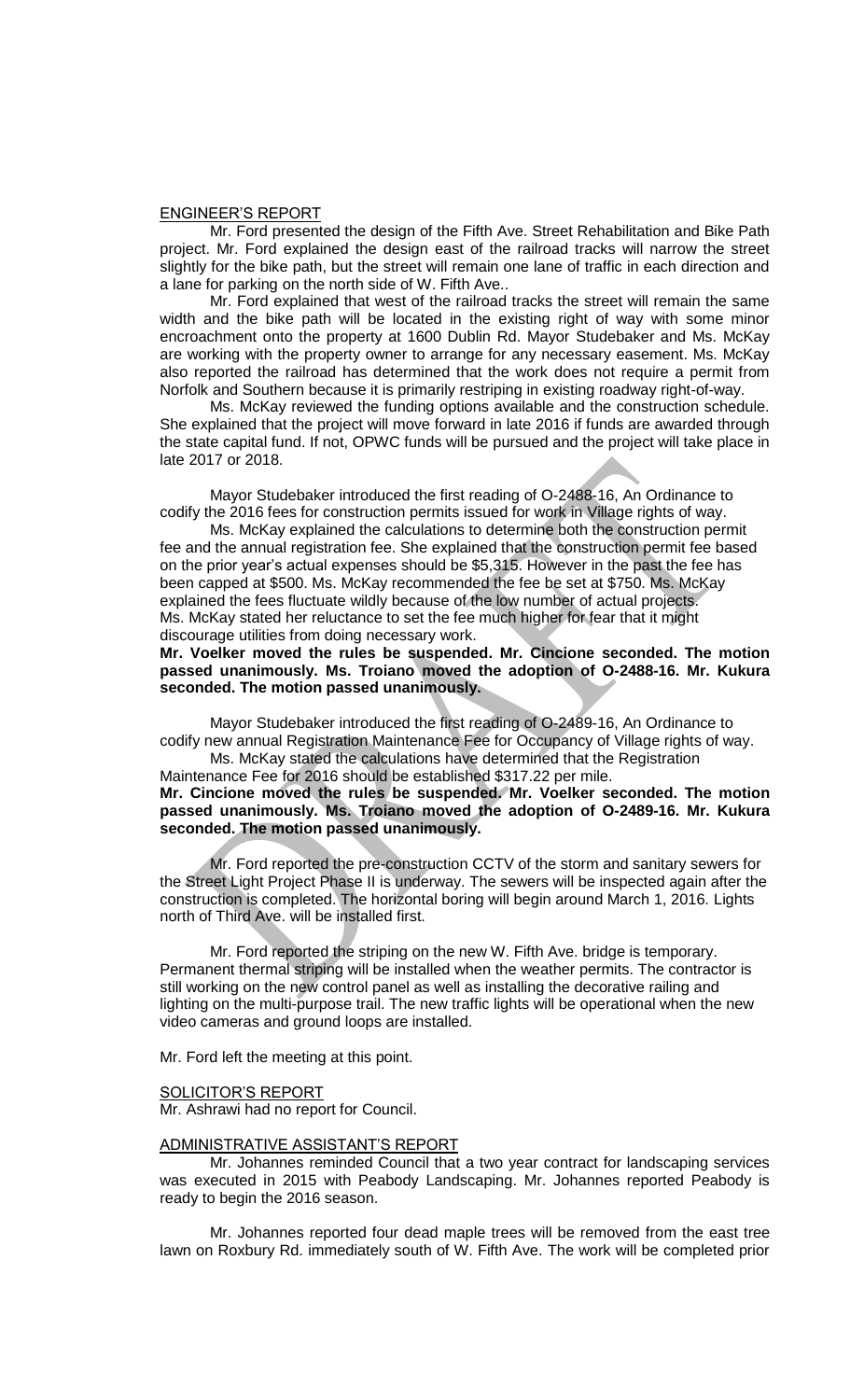to the next Council meeting, weather permitting.

Mr. Johannes reported the Grandview Heights Parks and Recreation Department are performing monthly safety inspections of the Falco Park playground equipment. The mulch is raked each month, but will need to be replaced in the spring. Grandview will take care of the replacement.

# APPROVAL OF BILLS

## **Mr. Kukura moved approval of the February 2016 bills totaling \$99,970.05. Ms. Troiano seconded. The motion passed unanimously.**

#### FISCAL OFFICER'S REPORT

Ms. McKay reported that Open Records training will be available as part of the Local Government Conference scheduled for 3/22/2016. Mr. Kukura agreed to attend the training on behalf of the other elected officials.

Ms. McKay reported the Village has signed an agreement for Kohr Royer to perform an appraisal for the Village's Cardigan Ave. lot. Ms. McKay received quotes for the appraisal from 3 companies and Kohr Royer's quote of \$1,000 was the lowest of the three.

#### COUNCIL MEMBER REPORTS

Ms. Troiano reported Grandview Heights Parks and Recreation Board is finalizing the design for Wallace Gardens and a connector to McKinley Park. The renovation of McKinley Park includes a new patio beside the shelter house. Parks and Recreation will continue to meet over the next 2-3 months with the community for design input.

Ms. Troiano reported the plans for the pool are being finalized and the construction will begin after the 2016 swim season and will be completed by the beginning of the 2017 swim season.

Ms. Troiano reported the next Start Talking Grandview meeting will be held on 2/29/2016. She reported 30-35 people attended the community meeting. The new web site and face book pages were well received. The group continues to work with the middle and high school staffs to address drug abuse concerns in the community. The group's 501(c)(3) status has been approved.

Mayor Studebaker reported that Mr. Kukura will chair the Falco Scholarship Committee. Mayor Studebaker and Mr. Cincione will serve on the committee because of their positions of Mayor and Council President. Joanne Taylor and Dow Voelker agreed to serve as well.

# **Mr. Cincione moved the 2016 Falco Scholarship Committee be established with Mayor Studebaker, Mr. Cincione, Ms. Taylor, Mr. Voelker as members and Mr. Kukura as chair. Ms. Siefkas seconded. The motion passed unanimously.**

Mr. Cincione and Mr. Voelker reported they attended the GHHS basketball game at Wayne Trace High School. The game was held to honor Steve Hall who graduated from Wayne Trace High School and taught and coached at GHHS. As a student Mr. Hall led Wayne Trace to their first state basketball championship.

Mr. Hall passed away a year ago from colon cancer. The event raised \$10,000 for a fund for Mr. Hall's family. The "split the pot" was won by the GHHS math teacher who replaced Mr. Hall. She immediately returned the prize to the fund. Mayor Studebaker and Council thanked Mr. Cincione and Mr. Voelker for the attendance and their report.

#### OLD BUSINESS

Mayor Studebaker introduced the second reading of O-2485-16, An Ordinance adopting a contract for Police, Emergency Medical and Fire Prevention and Suppression Services, Recreational Facilities, Solid Waste Collection, Maintenance Services, and Other Public Services with the City of Grandview Heights, Ohio and directing the Mayor to execute the contract.

No action was taken